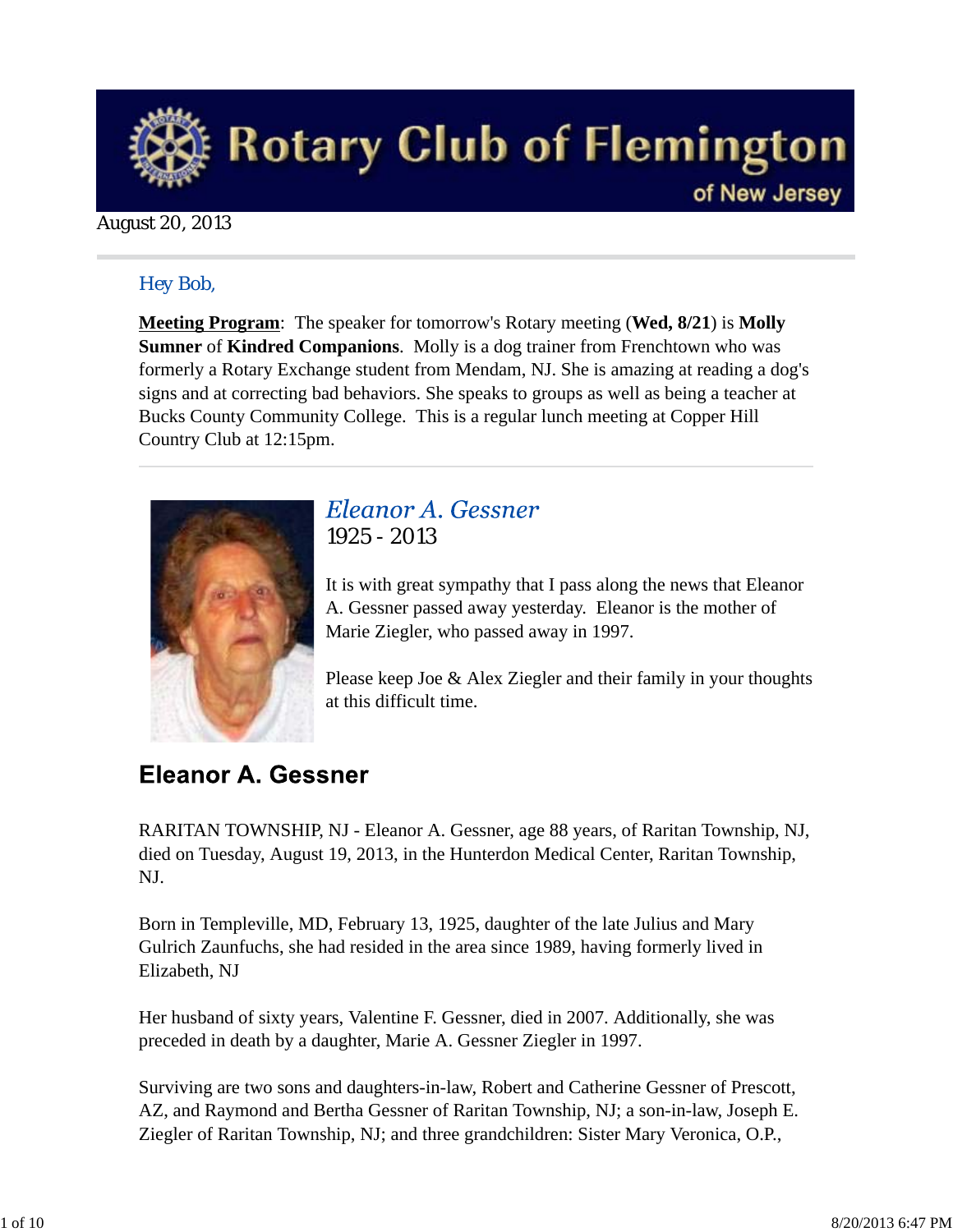Adrienne Gessner, and Alex J. Ziegler.

A Mass of Christian Burial will be celebrated on Tuesday, August 27, 2013 at 10:30 a.m. in St. Magdalen Church, 105 Mine Street, Flemington, NJ under the direction of the Holcombe-Fisher Funeral Home, 147 Main Street, Flemington, NJ. Inurnment will follow in St. Magdalen Mausoleum, North Main Street, Flemington, NJ. Calling hours will be held on Monday from 7-9 p.m. in the funeral home. Please visit www.holcombefisher.com for further information, or to send condolences.

Memorial contributions may be made to either the Monastery of Our Lady of the Rosary, 543 Springfield Avenue, Summit, NJ 07901, or to the Flemington-Raritan First-Aid and Rescue Squad, P.O. Box 686, Flemington, NJ 08822.

Please **Click Here** to visit Holcombe-Fisher's website.

## Pot Luck Fellowship Event at President Ira's House

**Saturday, September 7th at 6pm** 1170 County Road 519 - Frenchtown, NJ 08825

President Ira would like to invite you and your family to enjoy some fellowship at his home, which is located 1 mile North of Route 12 on County Road 519 at Mile Marker #1.

The event is weather permitting. Don't forget to bring a bathing suit and towel!



90th Anniversary Party Rotary Club of Flemington, NJ **Sunday, October 6th at 4pm** At Harrie & Cheryl Copeland's Farm 435 Route 604 - Sergeantsville, NJ 08557

Jim Davidson announced that planning is under way for a party to celebrate the 90th Anniversary of the Rotary Club of Flemington. Jim noted the Fellowship Committee is talking about live music and having the event catered. Any and all former Flemington Rotarians and their wives will be invited. More information to follow.



## 39th Annual PANCAKE DAY

**Saturday, October 26 from 7am to 1pm** H.C.H.R.S. Commons 29 Junction Road - Flemington, NJ 08822

If you enjoy a great family event and lot's of delicious pancakes, then plan to attend Flemington Rotary's 39th Annual Pancake Day on Saturday, October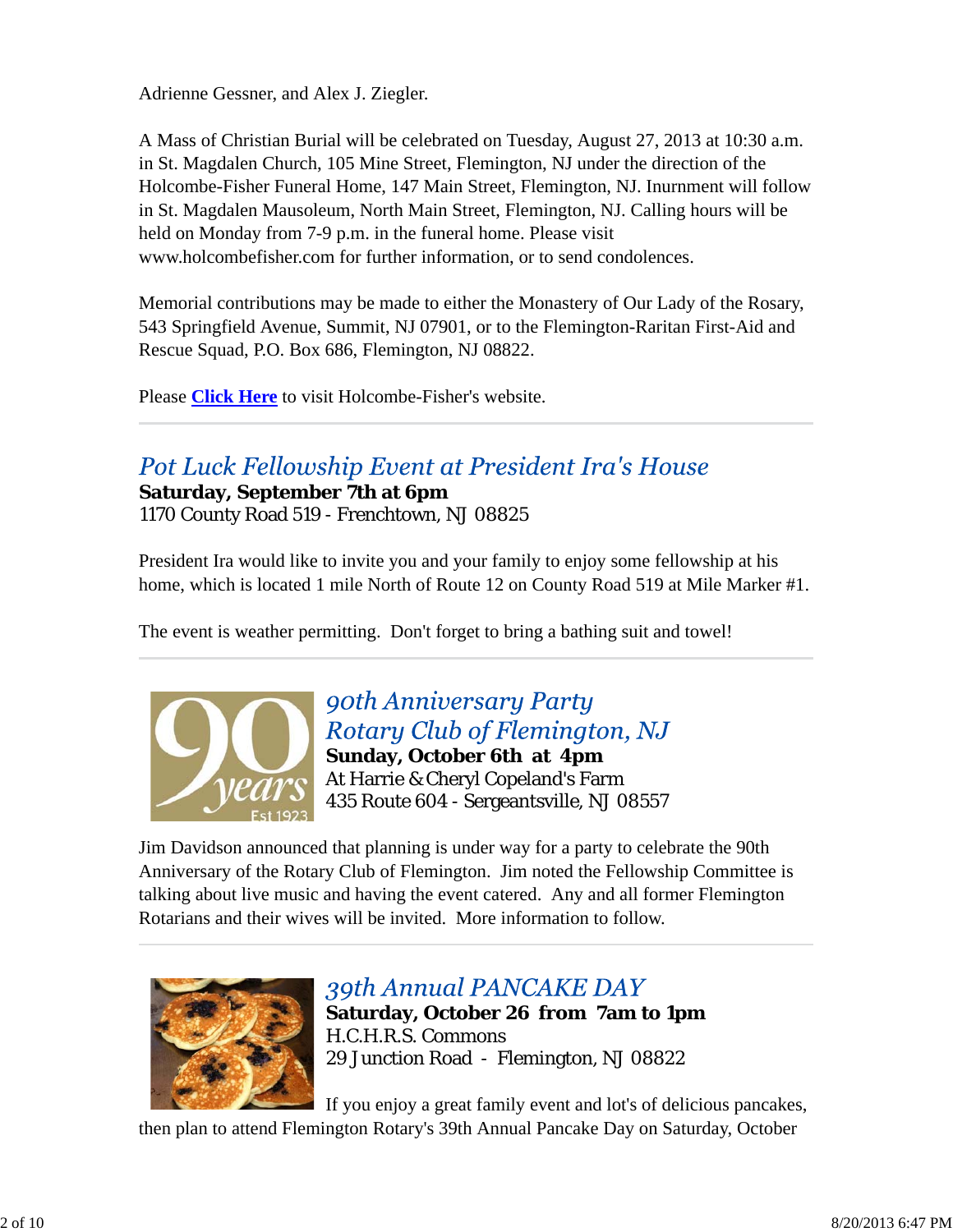

## **Chamber of Commerce**

As you know, the Rotary Club of Flemington is a member of the H.C. Chamber of Commerce. This enables all Rotarians the ability to attend a Chamber function as a "member". If someone asks you what your business is, you would explain that you are a member representing the Rotary Club of Flemington. Click Here to visit the Chamber website for a listing of upcoming events.

## **Rotary International Project Committee Being Formed**

President Ira is forming an International Project Committee. Please let him know if you want to serve on this committee. If interested, please email President Ira at ClubPresident@FlemingtonRotaryNJ.org

## **RCOF Seeking an International Project**

President Ira shared that we will move forward this year with an **International** Rotary project. All are welcome to take part of the process. Please view the following link: http://www.matchinggrants.org/global. This link lists all the current projects. With the power of matching grants, our club can easily fund a \$20,000 project. Look at the website and give your input to President Ira directly.

## Survey Results from the 7/24 Club Assembly

Held during the Flemington Rotary Noon Club Meeting

### **Question 1: Why are you in Rotary?**

- 1. Community Service 14 responses
- 2. Fellowship 8 responses
- 3. Invited 1 response

### **Question 2: What would get you more involved?**

- 1. More Time 6 responses
- 2. More community service projects 3 responses
- 3. More members with energy 3 responses
- 4. Give me specific responsibilities 1 response
- 5. Evening Events 1 response
- 6. Committee Meetings during first part of lunch 1 response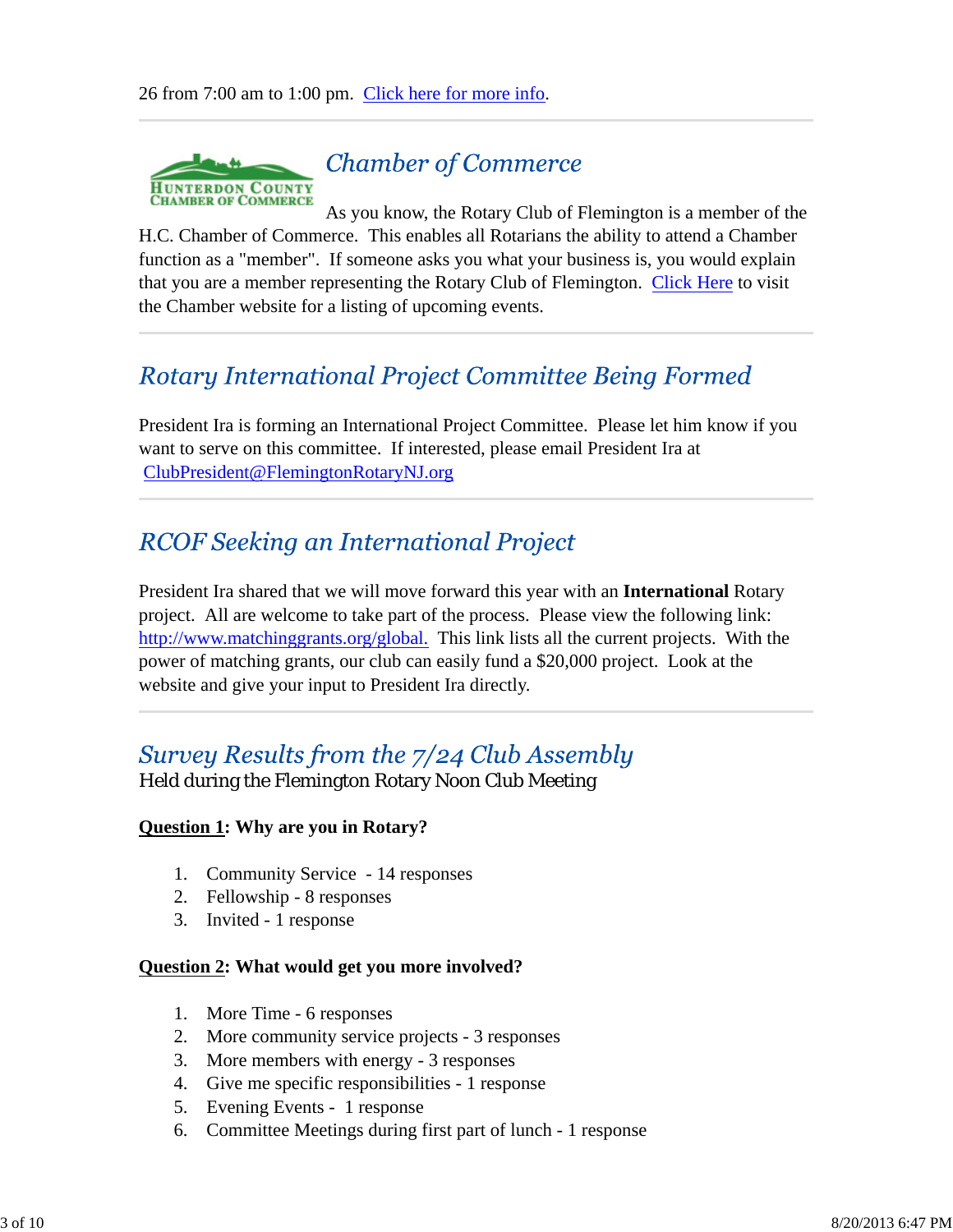- 7. Great speakers 1response
- 8. Less negativity 1response
- 9. Meeting location 1response
- 10. More member involvement 1response



# **Rotary-Rutgers Enabling Garden -Experience Gardening Update**

MGOSH Team Status Report

Month: July, 2013

Team or Project: Experience Gardening (Hunterdon Hort.)

Team

**Team:** Carl Lewis, Barbara Berger, Gail Brock, John Clarke, Estelle D'Costa, Dolores Damiano-Szafran, Ermelindis de Groot, Tricia Deering, Mary Ditzler, Chuck Ecklin, Laurie Fischer, Sandy Gay, Joan Gilbert, Judy Goodwin, Peggy Groah, Gary Grover, Susan Haake, Robert Hollmann, Marylin Hulme, Linda Lewis, Dave Lilien, Lisa Mann, Jean Miller, Peggy Peiler, Frank Sagarese, Ginny Shanahan, Vrunda Shankar, Dana Sparling, Howard Spencer, Lisa Tansug, Marjorie Thul, Paul Torcivia, Deborah Walsh, Mary Lou Wickham

**Status**: Activities this month (other Hunterdon Hort Experience Gardens Included)

- Pond Garden liner patched and re-patched seems to be holding.
- Herb Garden first pot-in-pot planting of sensory herbs completed, but soil not draining well, pots re-planted in the Vegetable Garden holding bed.
- Workshops:
	- $\circ$  Held fourth workshop with Flemington Sustainable Kids Club "Making Seed Mats" for planting a Fall Garden.
	- Held first Sensory Herb workshop with Hunterdon Developmental Center "What's that Smell"
	- Held first workshop with Freedom House "Preparing a Raised Bed Garden"
	- Held Sensory Herb workshop "What's that Smell" with Enable Inc. (Somerset County) and tested additional hands on activity - transplanting an herb to take home

## **Planned / In Process:**

- Plan additional workshops with Hunterdon Developmental Center and other organizations
- Conduct the following workshops:
	- Flemington 4H sustainable kids club "Planting a fall Vegetable Garden"
	- Freedom House "Soil Testing" and "Soil Evaluation"
- Begin planning fall construction and planting projects: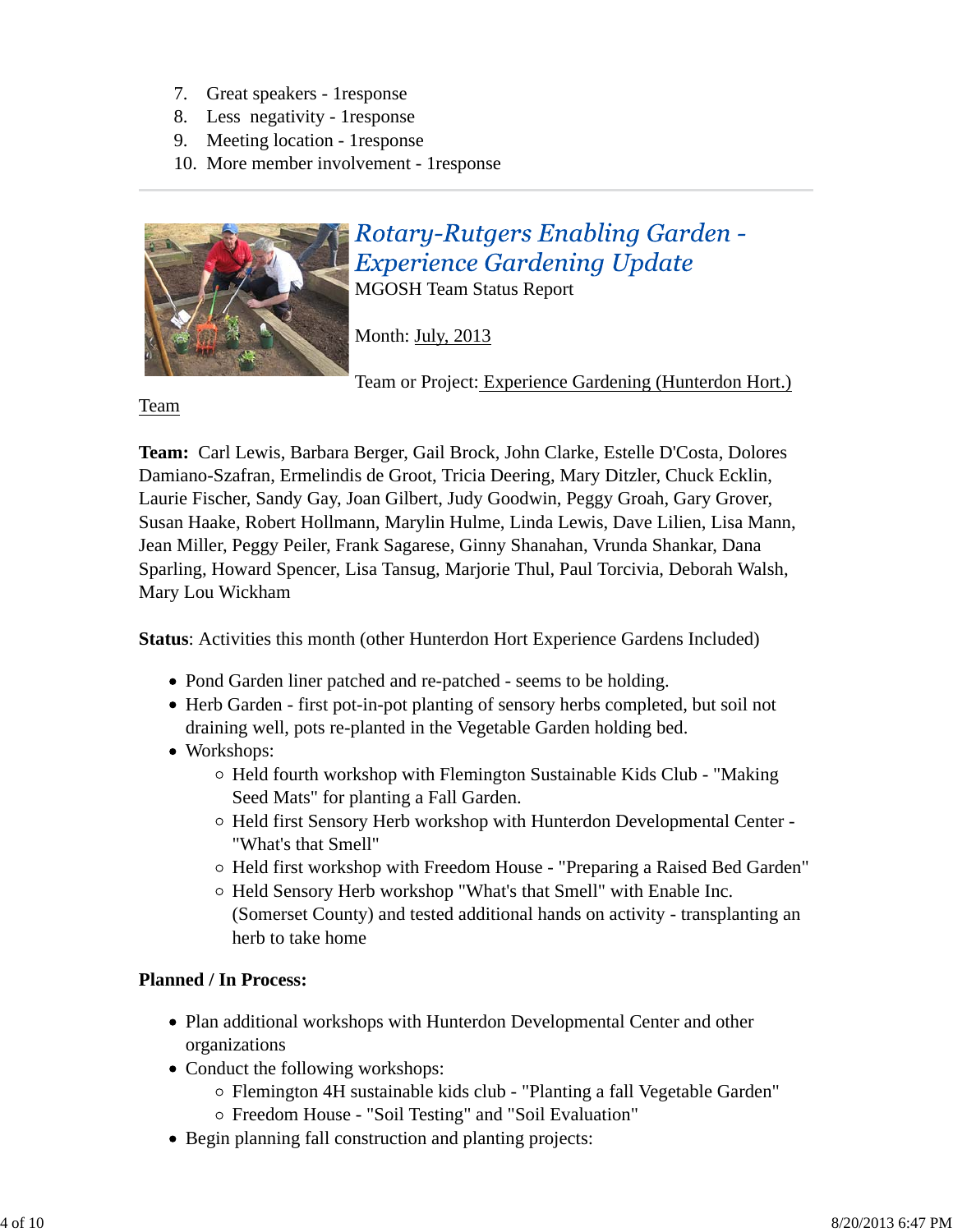- Pond Garden final set up and landscaping
- Sensory Herb Garden re-design and landscaping
- Vegetable Garden additional raised beds (4)

#### **Budget Requirements:**

• None - Rotary funds being used to establish the garden

#### **Issues/Problems/Comments:**

• Soil is very poorly drained

## **Speakers or Meeting Programs Being Sought**

We are seeking ideas for upcoming meeting programs and speakers. If anyone has any ideas or thoughts, please pass them onto Mick Schaible. **Click here** to generate an email directly to Mick.

## **Rotary District 7510 News**

**Rotary and Rutgers Project - "Growing Lives One Seed at a Time"** is a unique garden pilot initiative involving the partnership of Rotary International and Rutgers University and its Entities in 5 counties throughout Central New Jersey. The partnership is committed to focusing on providing opportunities for accommodating a broad spectrum of audiences, with varying and diverse limitations, ages, and abilities via Enabling Gardens. The partnership will plan, design, introduce, and implement Enabling Garden Spaces, which by definition are growing environments that invite and permit participation by various individuals or groups. Who can benefit? Answer: People of all ages at any stage of life. **Click Here to Read More**

### **District 7510 News**: **Click Here to View the Current 2013 District News**

## **Upcoming Dates to Note**

### **Summary of Upcoming Club Meeting Programs:**

Wed,  $8/21$ : Molly Sumner of Kindred Companions.

Molly is a dog trainer from Frenchtown who was formerly a Rotary Exchange student from Mendam, NJ. She is amazing at reading a dog's signs and at correcting bad behaviors. She speaks to groups as well as being a teacher at Bucks County Community College.

Wed, 8/28: Committee's To Meet During The Club Meeting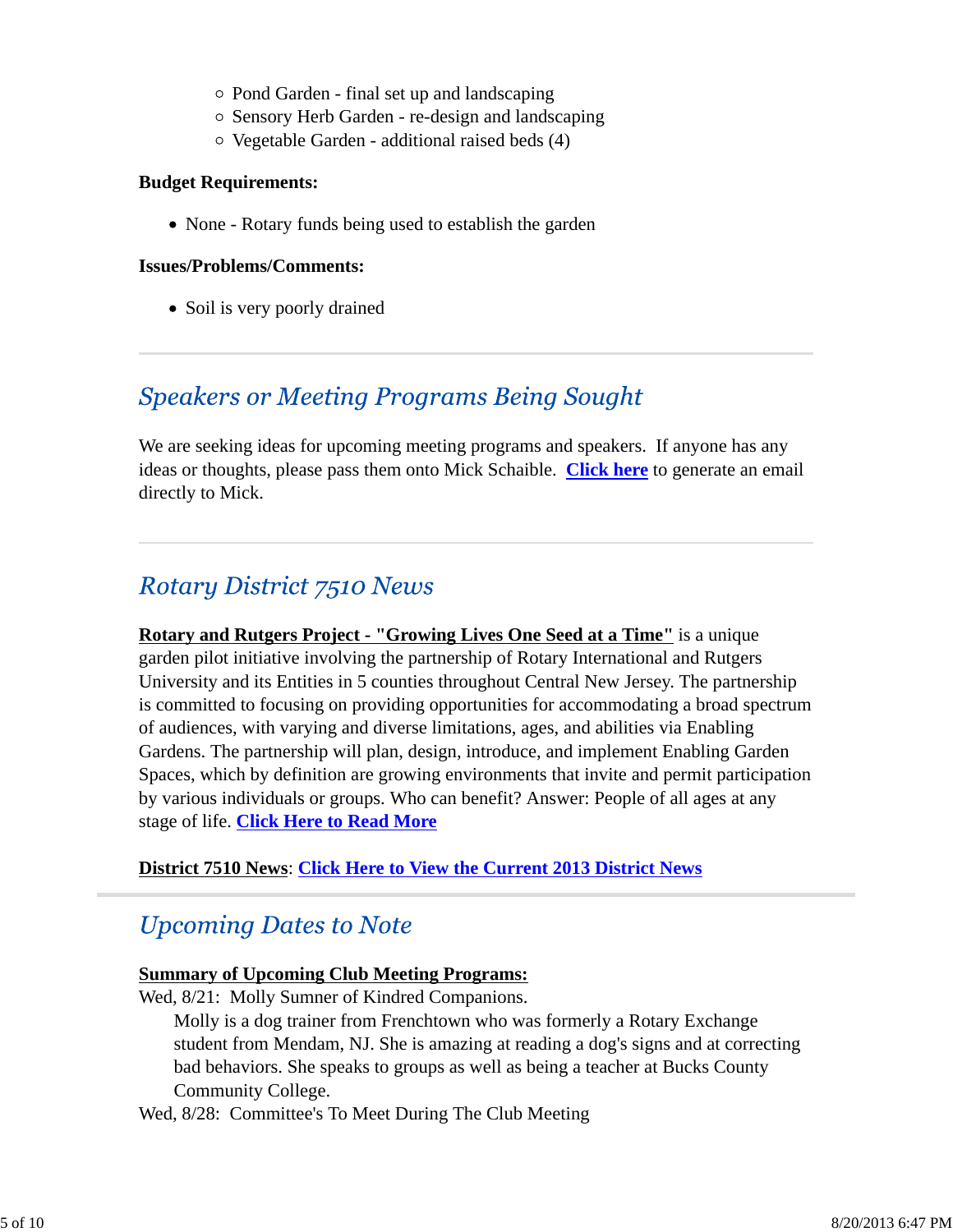Wed, 9/04: Lisa van den Woldenberg: Grape Finale Wed, 9/11: Kathy Guzman regarding "First Book" Wed, 9/18: OPEN Wed, 9/25: Chip Paillex: America's Grow A Row

**Next RCOF Board Meeting:** Thurs,  $9/5/2013$  at 6:00 PM (usually the 1<sup>st</sup> Thursday). Next Membership Meeting: Wed, 8/14/2013 at 1:30 PM (usually the 2<sup>nd</sup> Wednesday).

### **Upcoming RCOF Club Events, Fundraisers, Fellowship Events, Etc**.:

Sun, 10/06...............**RCOF 90th Anniversary Party**

Sat, 10/26............... **Pancake Day** at H.C.R.H.S. Commons

### **Rotary District 7510 Events & Functions:**

|                                   | Mon, 10/7 <b>Vocational Assembly</b> at the Pines Manor, Edison             |
|-----------------------------------|-----------------------------------------------------------------------------|
|                                   | Thurs, 10/10 Homes of Hope Intercity Dinner - Hotel Somerset-Bridgewater    |
|                                   | Mon, $11/4$ <b>Eat, Drink &amp; Share</b> - The Pines Manor, Edison (6-9pm) |
| May 2-3, 2014 District Conference |                                                                             |

**COMMITTEE LIST**: Click the link for a listing of all current Club Committee's and its members.

### **Login-In to the "Members Only" Section of the website to view**:

1) Past E-MONGER & NEWSMONGER ISSUES: Click to view past issues. Began Aug. 9, 1950.

2) New Member Information: Do you have someone you think would be a good potential member? If so, please contact Membership Committee Chair Joe Ziegler to learn the process prior to initiating an application. In the meanwhile, click the link for information on the club and financial requirements.

3) RCOF Membership Proposal Form: Click the link to download the "Membership Proposal Form".

### **Rotary Website Links**:

Rotary International: www.Rotary.org Rotary District 7510: www.RotaryNJ.org

**Nearest Rotary Club Meetings**: As A Rotarian, you are Welcome to attend a Rotary Club meeting anywhere in the world. Click here for some nearby Rotary meetings.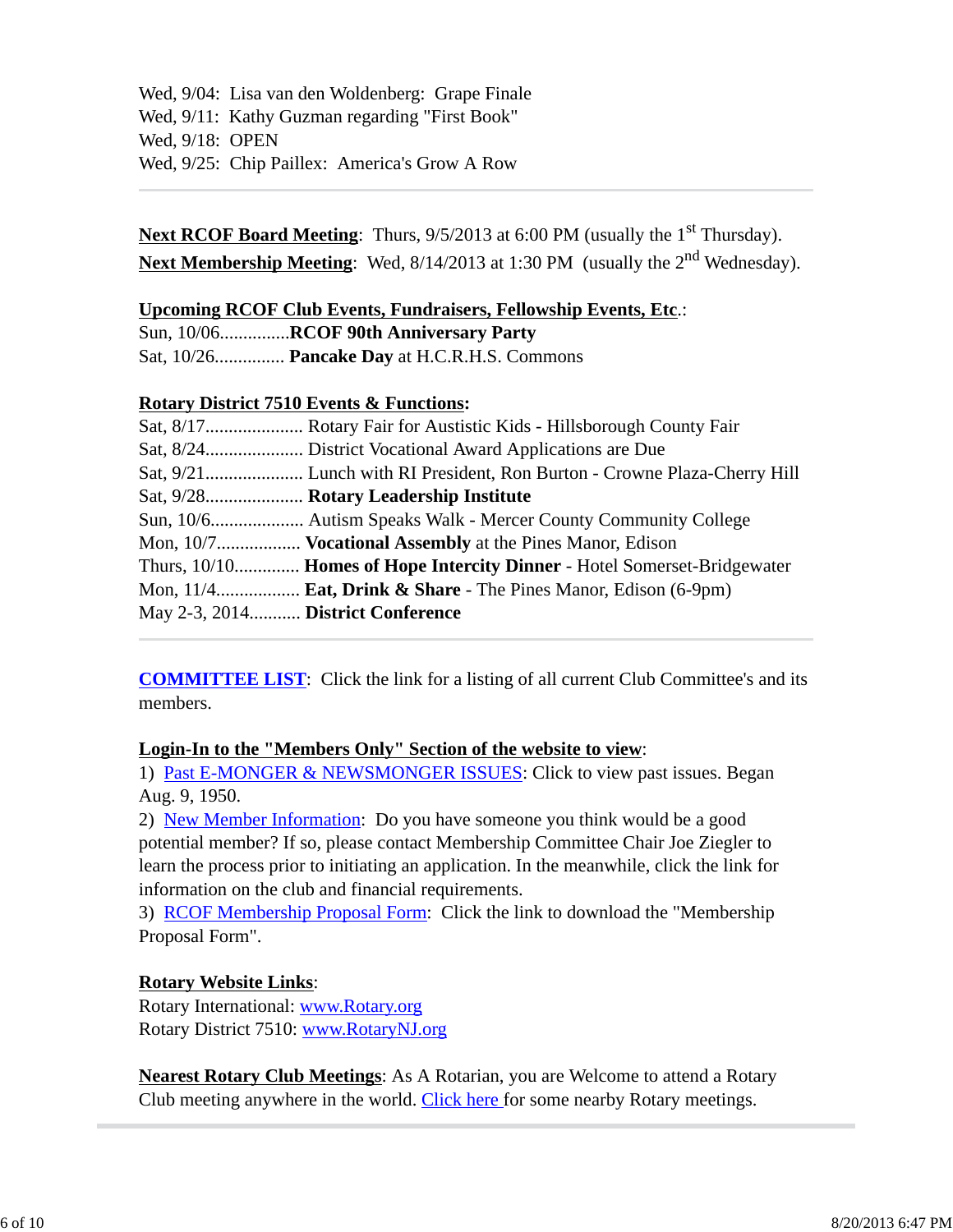RI President's Call for Action in **2013-2014**: **"Engage Rotary, Change Lives"**

## **Rotary Club of Flemington - Our 90th Year**

Founded October 3, 1923 \* Charter #1529 \* District 7510

| President                                | <b>Ira Liebross</b>                         |  |  |
|------------------------------------------|---------------------------------------------|--|--|
| President-Elect                          | <b>Lynn Hyman</b>                           |  |  |
| Secretary                                | <b>Michele Kavanagh</b>                     |  |  |
| Treasurer, General                       | <b>Bob Newland</b>                          |  |  |
| Treasurer, Lunch                         | D.J. Wright                                 |  |  |
| <b>Board Members</b>                     | Karen Widico (immediate past president)     |  |  |
|                                          | <b>Jim Davidson</b>                         |  |  |
|                                          | <b>Nancy Kahl</b>                           |  |  |
|                                          | <b>Mick Schaible</b>                        |  |  |
|                                          | <b>Chris Venditti</b>                       |  |  |
| Sergeant-at-Arms                         | <b>Tom Fisher</b>                           |  |  |
| <b>RI</b> President                      | Ron D. Burton (Norman, Oklahoma, USA)       |  |  |
| District Governor (DG)                   | Tulsi R. Maharjan (Branchburg, NJ)          |  |  |
| District Governor Elect (DGE)            | Melvin I. Kevoe "Mel" (Springfield, NJ)     |  |  |
| District Governor Nomimee (DGE)          | <b>Hal Daume</b> (Berkeley Heights, NJ)     |  |  |
| <b>Assistant District Governor (ADG)</b> | Michael Toscani (Lambertville-New Hope, PA) |  |  |

Club Meetings: **Wednesday, 12:15 pm, Copper Hill Country Club** 100 Copper Hill Road, Ringoes 08551 Board Meetings: **First Thursday of the month, 6:00 pm**



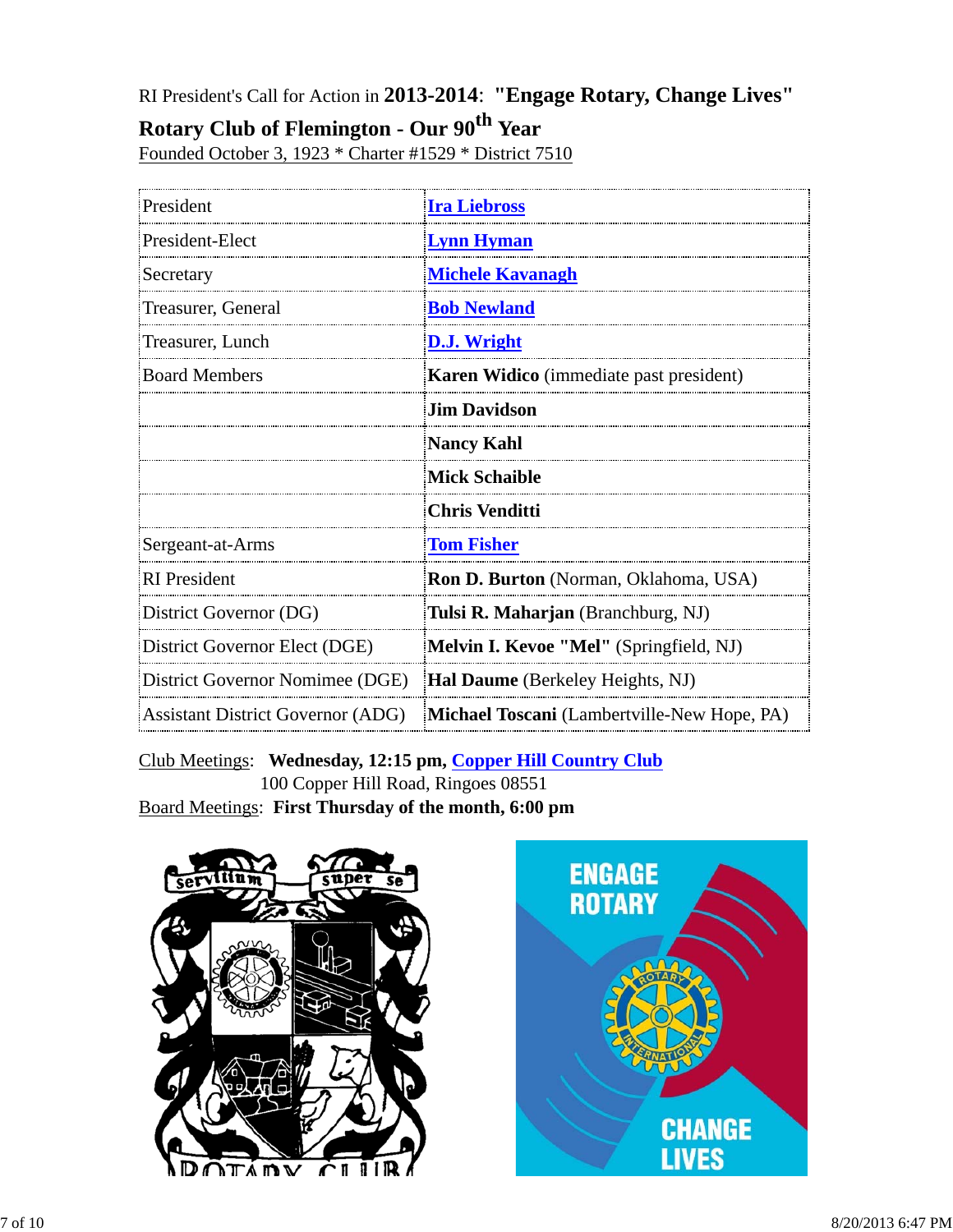



**MISSION STATEMENT**: The mission of Rotary International is to assist and guide Rotarians and Rotary clubs to accomplish the Object of Rotary to ensure Rotary's continuing relevance and to help build a better world, emphasizing service activities by individuals and groups that enhance the quality of life and human dignity, encouraging high ethical standards, and creating greater understanding among all people to advance the search for peace in the world.

**THE OBJECT OF ROTARY**: The object of Rotary is to encourage and foster the ideal of service as a basis of worthy enterprise and, in particular, to encourage and foster:

**1st**: The development of acquaintance as an opportunity for service;

**2nd**: High ethical standards in business and professions, the recognition of the worthiness of all useful occupations, and the dignifying of each Rotarian's occupation as an opportunity to serve society;

**3<sup>rd</sup>**: The application of the ideal of service in each Rotarian's personal, business and community life;

**4th**: The advancement of international understanding, goodwill, and peace through a world fellowship of business and professional persons united in the ideal of service.

**THE 4-WAY TEST**: "Of the things we think, say or do:

**1st**: Is it the Truth?

2<sup>nd</sup>: Is it Fair to all concerned?

**3rd**: Will it build goodwill and better friendships?

**4th**: Will it be beneficial to all concerned?"

### **ROTARY's AVENUE'S OF SERVICE**:

**1)** Through **Club Service**, we have fun, build lasting friendships, and make sure that our club runs well.

**2)** Through **Vocational Service**, we volunteer our professional skills to serve others and promote integrity in everything we do.

**3)** Through **Community Service**, we address local needs and work with our community to bring lasting improvements.

**4)** Through **International Service**, we meet humanitarian needs around the globe and promote world understanding and peace.

**5)** Through **Youth Service**, we work with young people to help them become the next generation of leaders, visionaries, and peacemakers.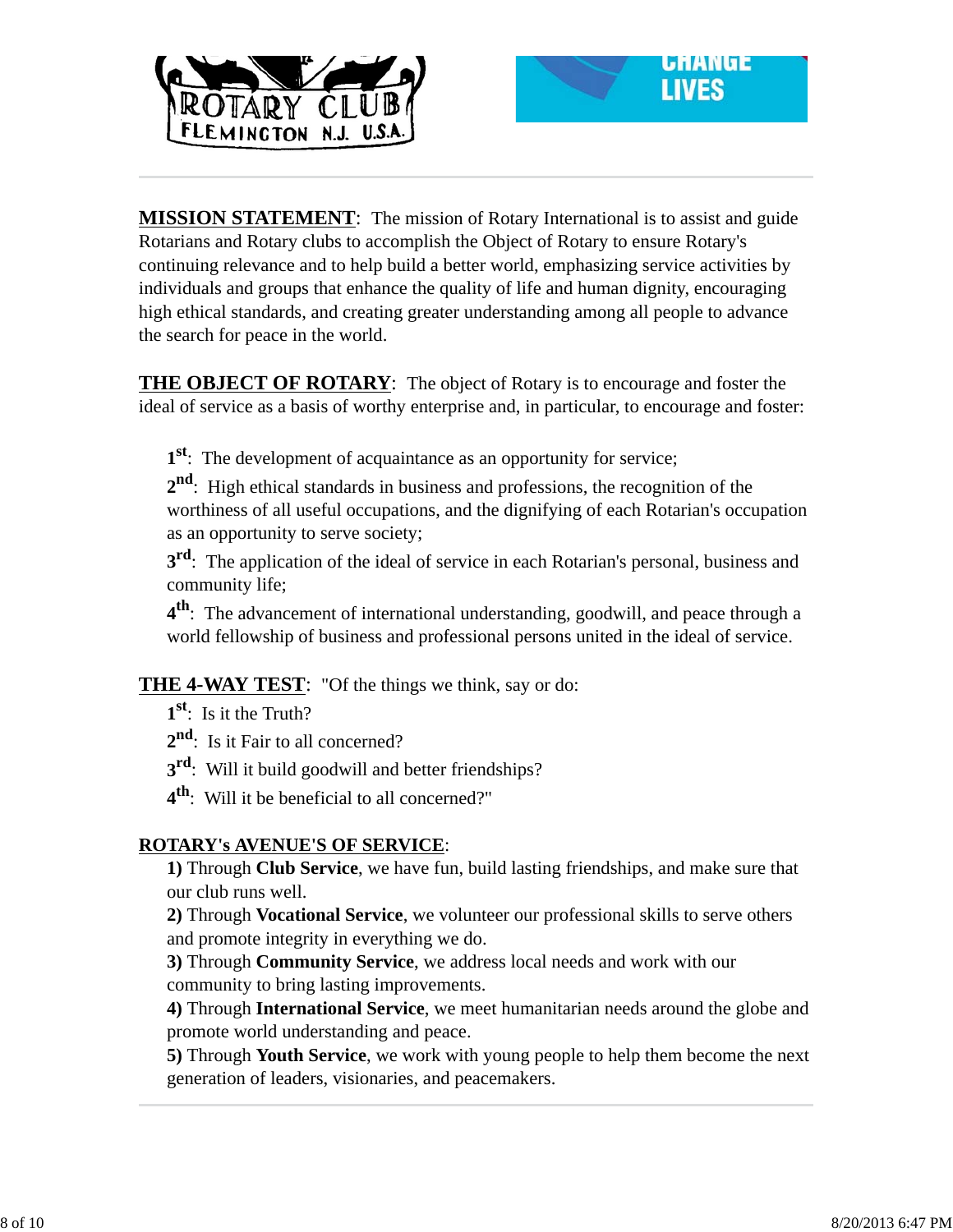| <b>Rotarian</b>                      | <b>Member</b><br><b>Since</b> | <b>Classification</b>                    |
|--------------------------------------|-------------------------------|------------------------------------------|
| Black, Bruce B.                      | 2007                          | <b>Health and Fitness</b>                |
| Bohler, Herbert C. (Herb)            | 1977                          | <b>Specialty Advertising</b>             |
| Chittenden, Robert L. (Bob)          | 2003                          | M.E.F.P. Consulting Engineering          |
| Clark, Arthur L. (Sandy)             | 1987                          | Printing                                 |
| Copeland, Harrie E. III              | 1976                          | Auctioneering/Banking                    |
| Davidson, James G. (Jim)             | 2002                          | <b>Rubber Products</b>                   |
| Ferrari, Frederick J. (Fred)         | 1964                          | Orthodontia                              |
| Fisher, Charles H. (Charlie)         | 1961                          | <b>Funeral Services</b>                  |
| Fisher, Thomas H. (Tom)              | 2012                          | <b>Property &amp; Casualty Insurance</b> |
| Harrison, Jeffrey (Jeff)             | 1996                          | Psychotherapy                            |
| Hennessy, Jr., Richard (Rich)        | 2010                          | <b>Financial Advisor</b>                 |
| Hyman, Lynn                          | 2010                          | <b>Retail Banking</b>                    |
| Johnston, David W. (Dave)            | 2011                          | <b>Financial Advisor</b>                 |
| Kahl, Nancy                          | 2012                          | Massage Therapy                          |
| Kamnitsis, Christopher P.<br>(Chris) | 2001                          | <b>Financial Planning</b>                |
| <b>Kavanagh, Michele</b>             | 2013                          | <b>Community Banking</b>                 |
| Liebross, Ira                        | 1997                          | <b>Family Medicine</b>                   |
| Loew, Darren                         | 2002                          | Orthodontics                             |
| Martin, Teresa (Terry)               | 1993                          | Solid Waste/Recycling                    |
| Mazujian, Harry                      | 2004                          | Clergy                                   |
| McWilliams, Nancy                    | 1992                          | Psychotherapy                            |
| Metz, Kim                            | 2007                          | <b>Technical Education</b>               |
| Muller, George D.                    | 1964                          | <b>Cut Glass Manufacturing</b>           |
| Nastasi, William (Bill)              | 1996                          | <b>General Contracting</b>               |
| Newland, Robert D. (Bob)             | 1998                          | Insurance                                |
| Ownes, Terry M.                      | 1987                          | <b>Floor Covering</b>                    |
| Parente, Steven (Steve)              | 2005                          | Classification                           |
| Phelan, Christopher J. (Chris)       | 2009                          | <b>Chamber Of Commerce</b>               |
| Randolph, R. Wayne                   | 1982                          | <b>Veterinary Medicine</b>               |
| Reinbacher, Otto A.                  | 1997                          | Clergy                                   |
| Rogow, Stephen S. (Steve)            | 1973                          | Orthodontics                             |
| Schaible, R. Michael (Mick)          | 1998                          | <b>Appraisal Services</b>                |
| Skowronek, Kenneth J. (Ken)          | 1994                          | <b>Family Law</b>                        |
| Sollner, Richard F. (Dick)           | 1962                          | Air Transportation                       |
| Stothoff, Richard H. (Dick)          | 1966                          | <b>Sanitary Engineering</b>              |
| <b>Stout, Deborah (Debbie)</b>       | 2013                          | <b>Retail Banking</b>                    |
| Thatcher, Thomas P. (Tom)            | 2006                          | <b>Professional Planning</b>             |

## **2013-2014 CLUB MEMBER ROSTER - Rotary Club of Flemington, NJ**: **Current Number of Members: 47**